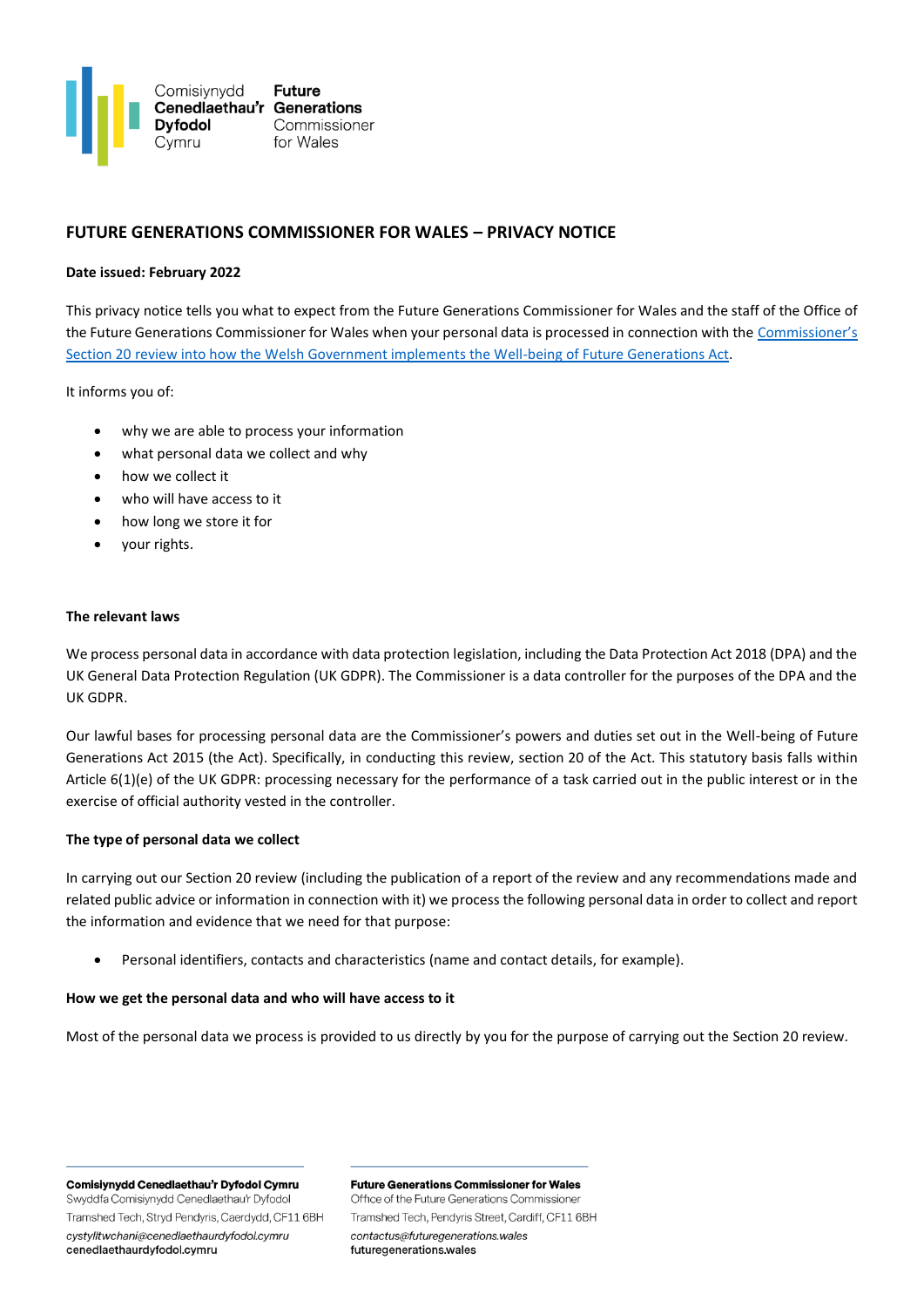

We may also receive personal data indirectly from Welsh Government, partners, other stakeholders and researchers engaged with our Section 20 review.

The Commissioner and staff members of the review team will have access to your personal data.

We use your personal data in order to make contact with participants and to conduct and commission further interviews and requests for relevant information during the course of the review. We will also quote individuals who we may refer to by name and/or role in our report and related publications.

When the Commissioner and staff members of the review team engage external researchers they may have access to and process your personal data as third party data processors. This will be limited to research purposes in connection with the Section 20 Review.

We may share your personal information with members of th[e Section 20 Steering Group](https://www.futuregenerations.wales/section-20-steering-group/) and certain other public bodies but only to the extent that this is necessary for exercising the Commissioner's functions under the Act and is permitted or required by law.

## **How we store your personal information**

Your personal information will be stored by the Commissioner on secure systems with access restricted to the relevant Section 20 Review team members only.

We will hold your personal information for no longer than is necessary for the purpose of exercising the Commissioner's Section 20 powers [and for a set period afterwards. We will carry out a review 2 years following publication]. We will then dispose of the information in a secure manner and in compliance with the requirements of the DPA and UK GPDR.

## **Your data protection rights**

Under data protection law, you have rights including:

- *Right of access* You have the right to ask us for copies of your personal information.
- *Right to rectification* You have the right to ask us to rectify personal information you think is accurate. You also have the right to ask us to complete information you think is incomplete.
- *Right of erasure* You have the right to ask us to erase your personal information in certain circumstances.
- *Right to restriction of processing* You have the right to ask us to restrict the processing of your personal information in certain circumstances.
- *Right to object to processing* You have the right to object to the processing of your personal information in certain circumstances.
- *Right to data portability* You have the right to ask that we transfer the personal information you gave us to another organisation, or to you, in certain circumstances.

Comisiynydd Cenedlaethau'r Dyfodol Cymru Swyddfa Comisiynydd Cenedlaethau'r Dyfodol

Tramshed Tech, Stryd Pendyris, Caerdydd, CF11 6BH cystylltwchani@cenedlaethaurdyfodol.cymru cenedlaethaurdyfodol.cymru

**Future Generations Commissioner for Wales** 

Office of the Future Generations Commissioner Tramshed Tech, Pendyris Street, Cardiff, CF11 6BH contactus@futuregenerations.wales futuregenerations.wales